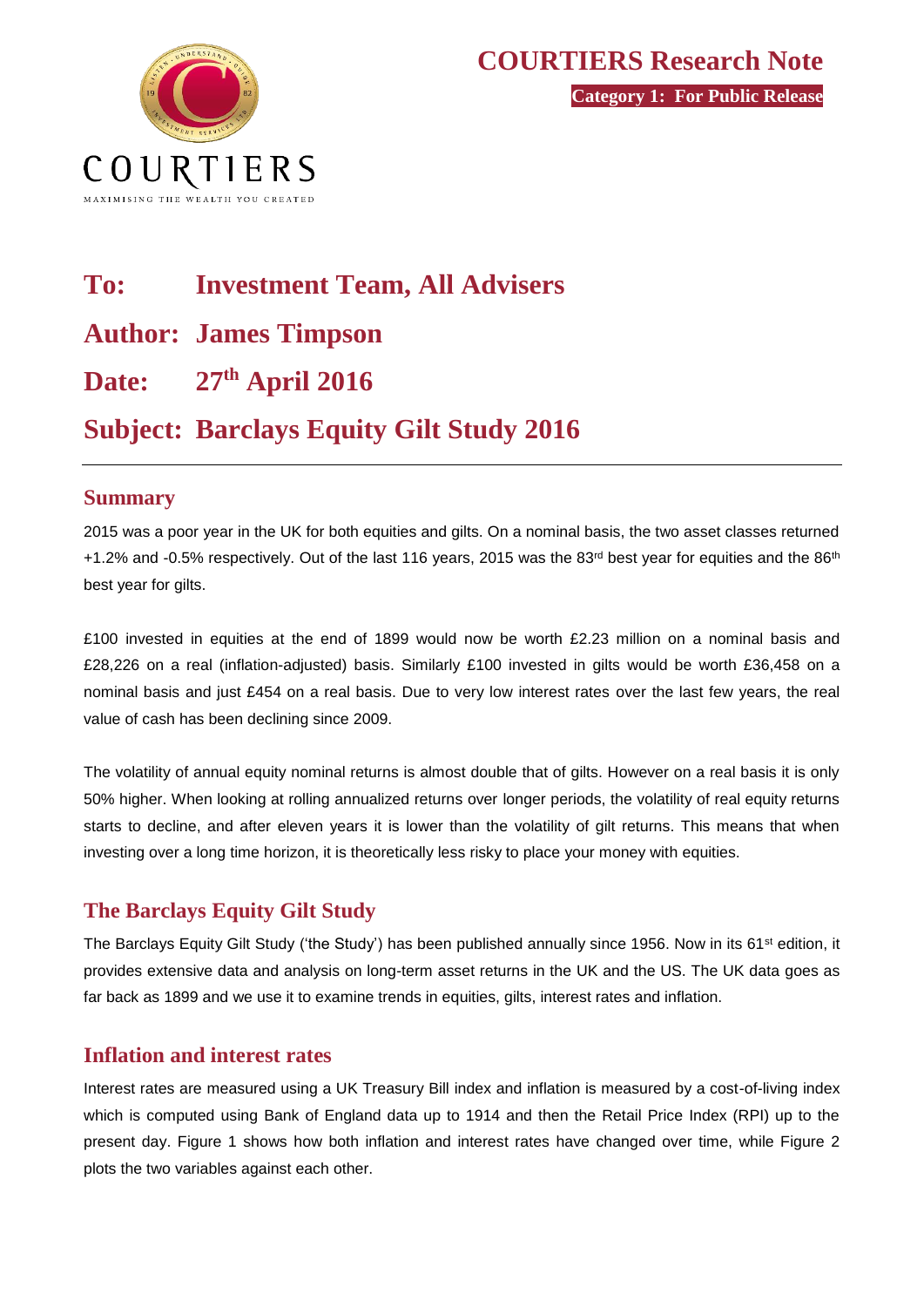

#### **Figure 1: Historic inflation and interest in the UK**

(source: Barclays / COURTIERS) **Historic inflation & interest**

# **Figure 2: Inflation vs. interest rates**

(source: Barclays / COURTIERS) 0 2 4 6 8 10 12 14 16 18 20  $\frac{1}{2}$ <br>  $\frac{1}{2}$ <br>  $\frac{1}{2}$ <br>  $\frac{1}{2}$ <br>  $\frac{1}{2}$ <br>  $\frac{1}{2}$ <br>  $\frac{1}{2}$ <br>  $\frac{1}{2}$ <br>  $\frac{1}{2}$ <br>  $\frac{1}{2}$ <br>  $\frac{1}{2}$ <br>  $\frac{1}{2}$ <br>  $\frac{1}{2}$ <br>  $\frac{1}{2}$ <br>  $\frac{1}{2}$ <br>  $\frac{1}{2}$ <br>  $\frac{1}{2}$ <br>  $\frac{1}{2}$ <br>  $\frac{1}{2}$ <br>  $\frac{1}{2}$ <br> **Inflation (%)** ● 1950s •1960s • 1970s ● 1980s **1990s** ● 2000s ● 2010s **2015 R<sup>2</sup> = 0.3168**

Interest rates have remained low since the Bank of England fixed the base rate at 0.5% back in 2009. Not since the years following the Second World War have they been so consistently low.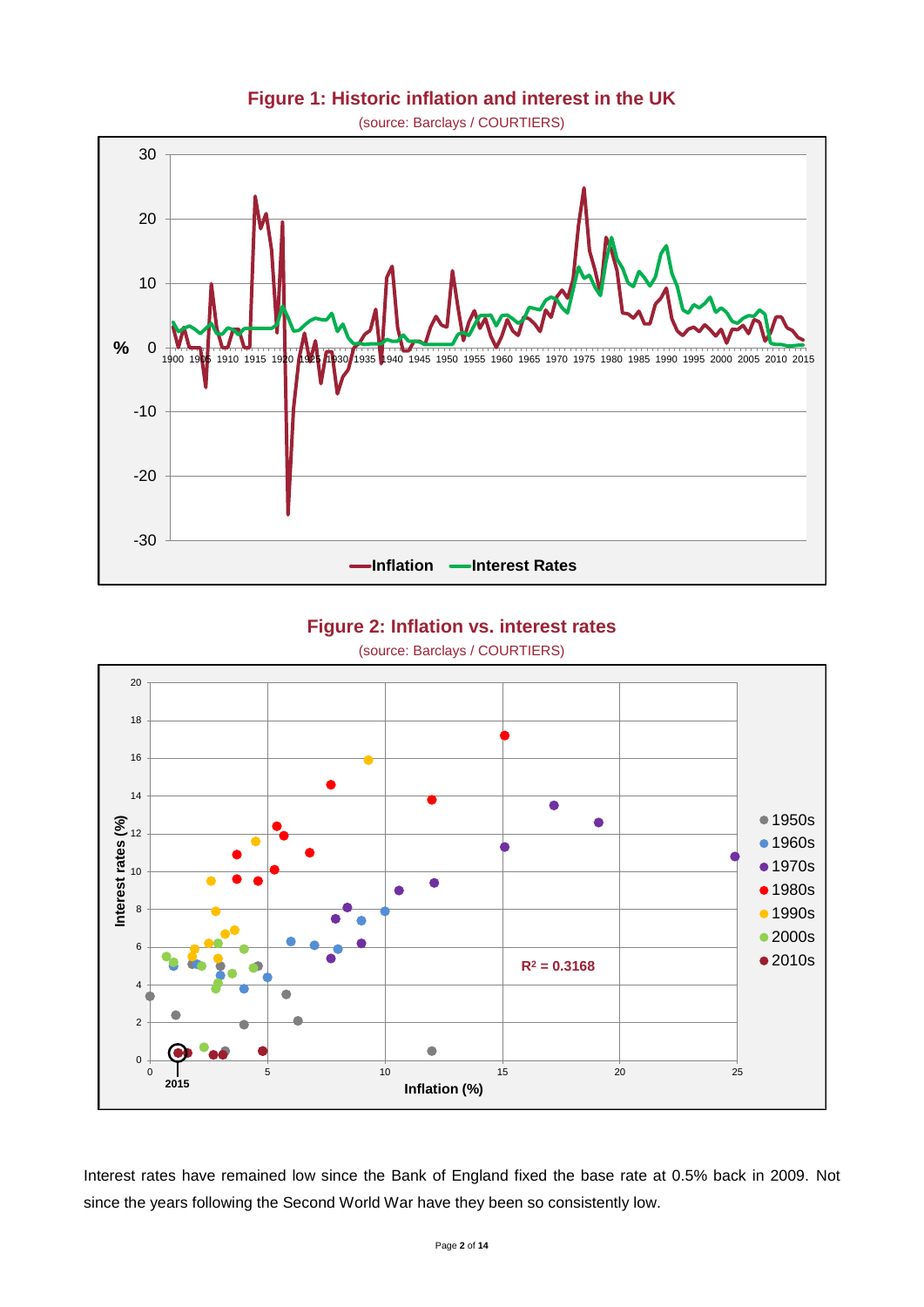The seventies was a particularly volatile era for inflation, reaching as high as 25% in the wake of the oil crisis, and even when inflation dropped in the eighties interest rates remained relatively high. Over the last twenty years the cost of living index has remained below 5% per year, but it has been falling since 2011 and is at risk of turning negative. Another inflation metric, the Consumer Prices Index (CPI), entered into deflation at several points during 2015.

Figure 2 shows that, on visual inspection, there appears to be a fairly strong relationship between inflation and interest rates. When the two variables are regressed against each other the resulting  $R^2$  value is 0.3168.  $R^2$  is a statistical measure which explains how much of the movement of one variable is explained by the movement of another variable. In this instance, 31.68% of the variation in interest rates can be explained by inflation. However the validity of this test is questionable seeing as it is unlikely that the two variables are independent of each another. According to the Taylor rule, proposed by John B. Taylor in 1993, the nominal interest rate should be determined by the spread between target inflation rates and actual inflation rates. This implies there is a direct link between the two variables, and it is therefore surprising that the R-squared coefficient in Figure 2 isn't a little higher.

#### **Equities**

We now turn our attention to UK equities. Figure 3 shows how nominal equity returns have varied over time and Figure 4 shows the distribution of annual nominal returns on UK equities since 1900. Note that these returns include income, and as they are calculated on a nominal basis they do not account for inflation.



**Figure 3: UK equity nominal returns since 1900**

#### (source: Barclays / COURTIERS)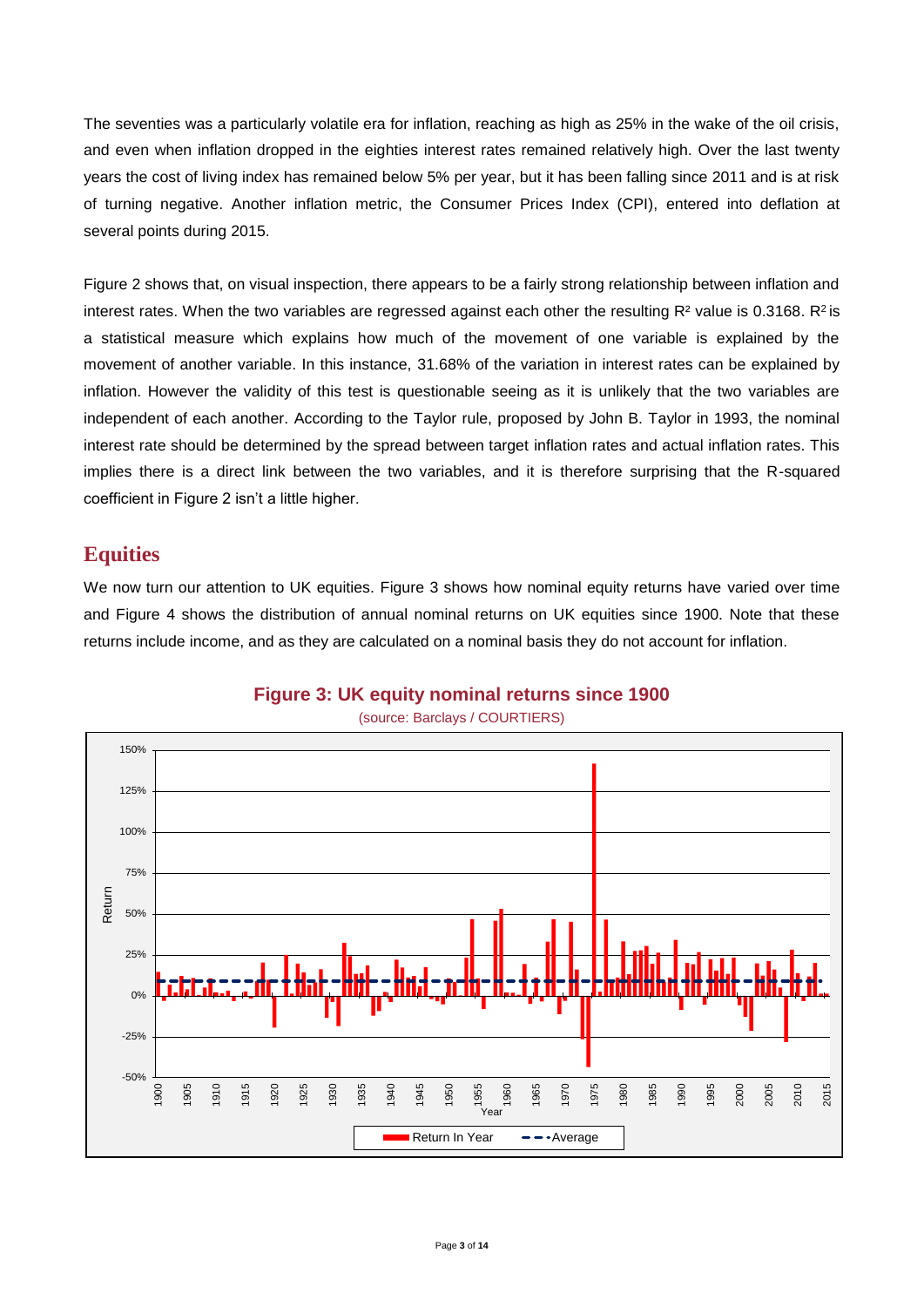#### **Figure 4: Distribution of UK equity nominal returns since 1900**



Figure 3 shows the massive impact which the seventies oil crisis had on equity returns. During 1973 and 1974 the annual returns were the lowest they had been since the start of the century but during the market recovery in 1975 UK equities returned a huge 141.8%. The 2008 financial crisis resulted in the second worst year for equities as they returned -28.3%.

Figure 4 shows that annual nominal equity returns roughly follow a normal distribution. The extreme outlier on the far right is the post-oil crisis return of 141.8% mentioned above. The highlighted columns show where the last three years rank in terms of historical equity returns. 2013 was an excellent year for UK equities as they surged by 20.0% but 2014 was mediocre as they returned 1.3%. 2015 was slightly worse still, as equities gained just 1.2%. The Study cites global market shockwaves, including the sudden devaluation of the Chinese yuan, as a reason for the poor performance of global equity markets last year. In particular UK equities were hit by the decline in commodity prices, with much of the performance drag being driven by exposure to oil and mining sectors, which declined 20% and 50% respectively.

The overall return of 1.2% makes 2015 the 83<sup>rd</sup> most profitable year for UK equities out of the last 116.

#### **Gilts**

Now we will examine the performance of UK government bonds, commonly referred to as gilts. Figure 5 shows annual gilt returns since 1900 and Figure 6 displays the distribution of these annual returns. Once again these are nominal returns and therefore don't account for inflation, and note that the returns given include income.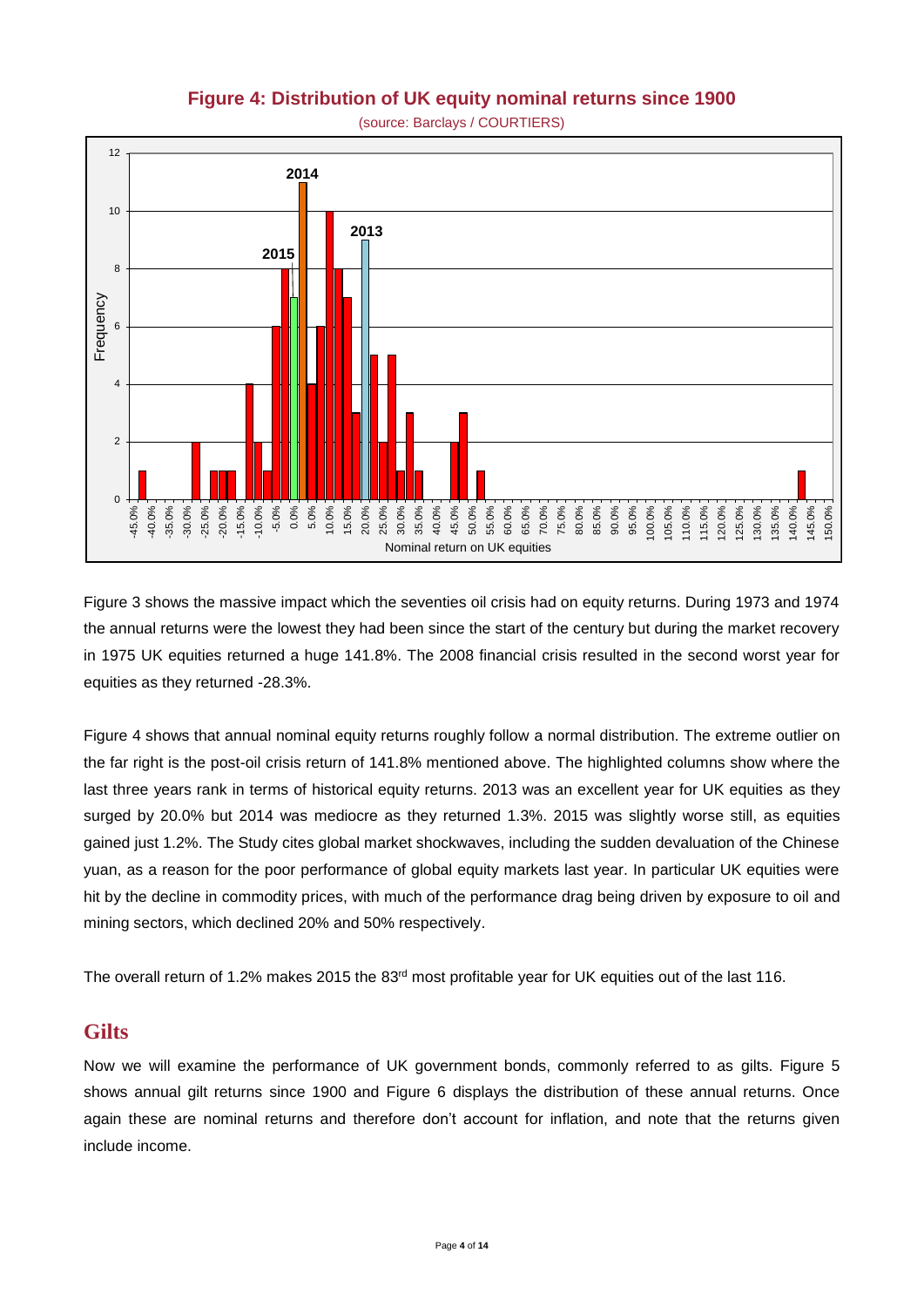# (source: Barclays / COURTIERS) -30% -20% -10% 0% 10% 20% 30% 40% 50% <sup>1900</sup> <sup>1905</sup> <sup>1910</sup> <sup>1915</sup> <sup>1920</sup> <sup>1925</sup> <sup>1930</sup> <sup>1935</sup> <sup>1940</sup> <sup>1945</sup> <sup>1950</sup> <sup>1955</sup> <sup>1960</sup> <sup>1965</sup> <sup>1970</sup> <sup>1975</sup> <sup>1980</sup> <sup>1985</sup> <sup>1990</sup> <sup>1995</sup> <sup>2000</sup> <sup>2005</sup> <sup>2010</sup> <sup>2015</sup> Return Year Return In Year

#### **Figure 5: UK gilt nominal returns since 1900**

**Figure 6: Distribution of UK gilt nominal returns since 1900**



Figure 5 shows that gilt returns have mostly been positive, and reached as high as 47.3% in 1982. The worst annual return on gilts came during the First World War, when they returned -19.3% in 1916. Unlike equities, gilts didn't suffer a big loss during the 2008 financial crisis.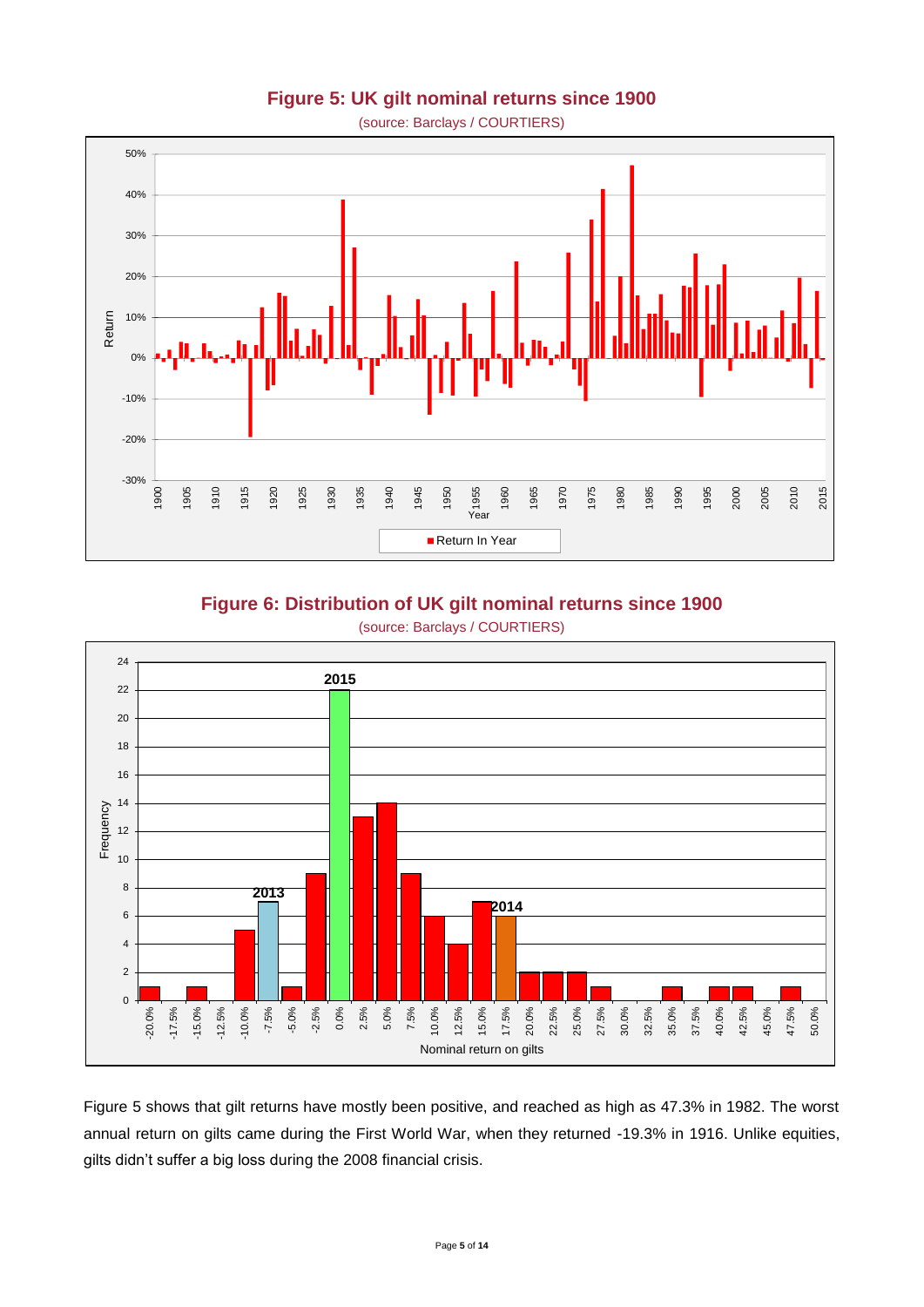The distribution in Figure 6 suggests that annual gilt returns follow a positively-skewed normal distribution, with positive outliers stretching further than negative outliers. This is supported by the fact that the mean return of 5.75% is greater than the median return of 3.65%.

Unlike equities, gilts performed poorly in 2013 and then surged in 2014. However, like equities, gilts endured a mediocre 2015 and returned -0.50% during the year. The Study puts this down to a market correction in the first half of the year following the strong gilt rally in 2014 which had been caused by investors pricing out rate hikes from the Monetary Policy Committee (MPC) and broader deflationary pressures. Overall 2015 was the 86<sup>th</sup> most profitable year for gilts out of the last 116.

#### **Nominal vs. real returns**

So far we have looked at *nominal* returns on equities and gilts. These do not consider the effect of inflation, which dramatically affects the *real* value of investments, particularly in the long term. The next two charts show the return on £100 invested in equities, gilts and cash (Treasury bonds) since 1900, on both a nominal and a real basis. Returns are reinvested annually.



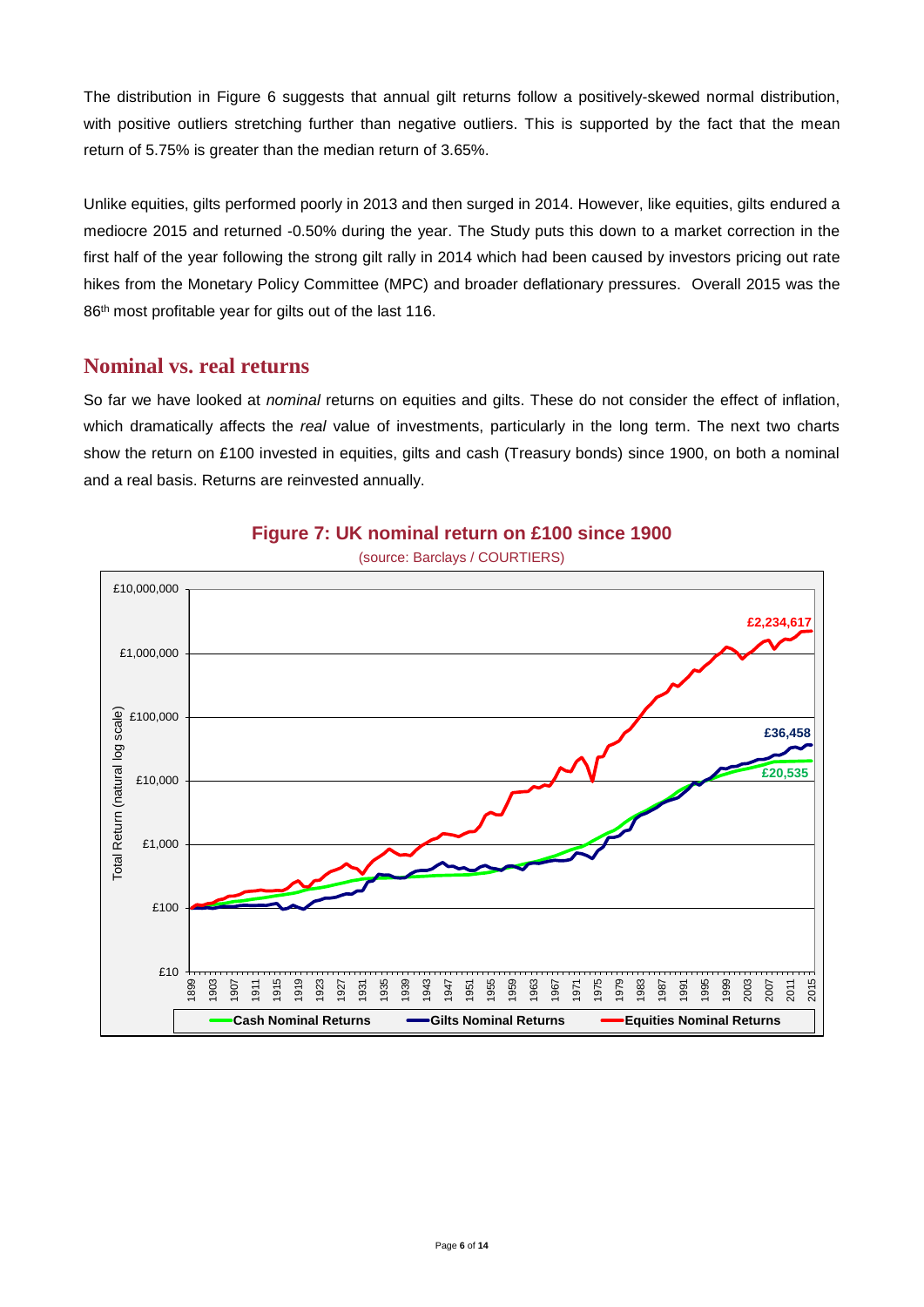#### **Figure 8: UK real return on £100 since 1900**

**(source: Barclays / COURTIERS)** 



The charts demonstrate the huge impact which inflation has on long-term investments. £100 invested in UK equities in 1900 would now be worth £2.23 million on a nominal basis but only £28,226 on a real basis. Similarly £100 invested in UK gilts in 1900 would be worth £36,458 on a nominal basis and just £454 on a real basis. During the 1970s, the £100 invested in gilts back at the start of the century would actually be worth less than its starting value in real terms.

#### **Volatility**

As well as returns we are also interested in the volatility of these returns. Figure 9 provides summary data on equities, gilts, cash and inflation, including standard deviation as the measure of volatility. Standard deviation is a measure of how 'spread out' the returns are, so a greater standard deviation in this instance means that the annual returns within an asset class are wider-spread.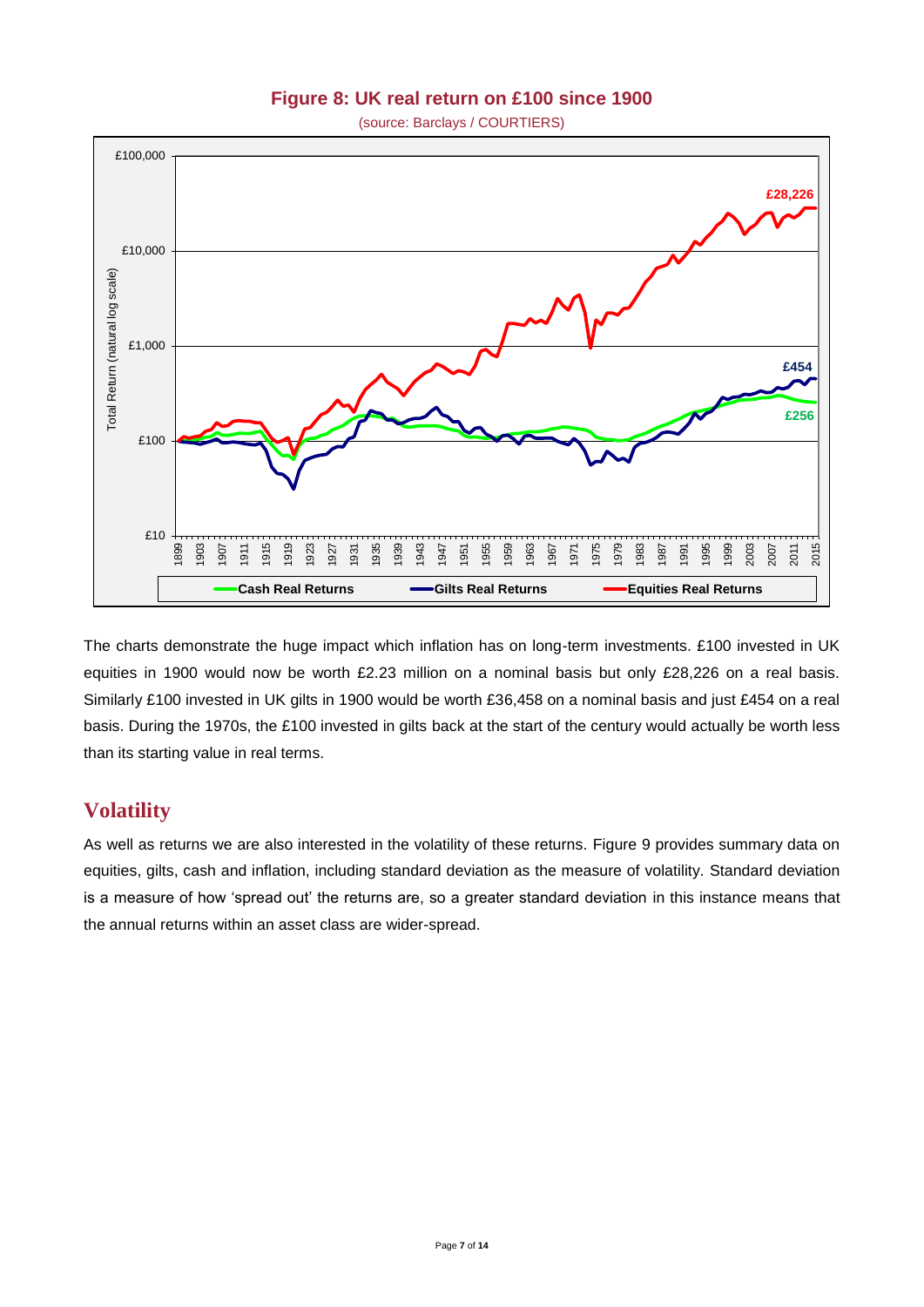|                                     | <b>Equities</b>  | <b>Gilts</b>     | Cash<br>(Treasury Bills) | <b>Inflation</b> |  |  |
|-------------------------------------|------------------|------------------|--------------------------|------------------|--|--|
| <b>Years of data</b>                | 116              | 116              | 116                      | 116              |  |  |
| <b>Standard deviation (nominal)</b> | 20.34%           | 10.95%           | 3.81%                    | 6.52%            |  |  |
| <b>Standard deviation (real)</b>    | 19.66%           | 13.43%           | 6.31%                    | <b>N/A</b>       |  |  |
| Arithmetic mean return (nominal)    | 10.67%           | 5.75%            | 4.73%                    | 4.06%            |  |  |
| Geometric mean return (nominal)     | 9.02%            | 5.22%            | 4.70%                    | 3.85%            |  |  |
| Arithmetic mean return (real)       | 6.82%            | 2.16%            | 1.00%                    | N/A              |  |  |
| Geometric mean return (real)        | 4.98%            | 1.31%            | 0.81%                    | <b>N/A</b>       |  |  |
| Lowest nominal return               | $-43.6\%$ (1974) | $-19.3\%$ (1916) | $0.3\%$ (2012 & 2013)    | $-26\%$ (1921)   |  |  |
| <b>Highest nominal return</b>       | 141.8% (1975)    | 47.3% (1982)     | 17.2% (1980)             | 24.9% (1975)     |  |  |
| Lowest real return                  | $-58.1\%$ (1974) | $-32.8\%$ (1916) | $-16.6\%$ (1915)         | <b>N/A</b>       |  |  |
| <b>Highest real return</b>          | 99.6% (1975)     | 57.5% (1921)     | 41.5% (1921)             | <b>N/A</b>       |  |  |

#### **Figure 9: Summary data for cash, gilts and equities from 1900 to 2015**

(source: Barclays / COURTIERS)

The summary statistics show that the average return on equities on a nominal basis is almost double the average return on gilts, and on a real basis equity returns are three times that of gilt returns. However the volatility of returns is significantly higher for equities, particularly on a nominal basis. When looking at real returns, the difference in volatility between the asset classes is less pronounced. Figure 10 further illustrates the difference in volatility of nominal returns by providing rolling five year and twenty-five year standard deviations.



**Figure 10: Rolling standard deviation of UK equity and gilt nominal returns**

Both the rolling five year standard deviation and the rolling twenty-five year standard deviation are consistently higher for equities than gilts. There is a huge peak, particularly for equities, caused by the seventies oil crisis. During this period the all-time lowest annual return on equities of -43.6% was followed immediately by the alltime highest annual return of 141.8%, a swing which had a massive effect on volatility.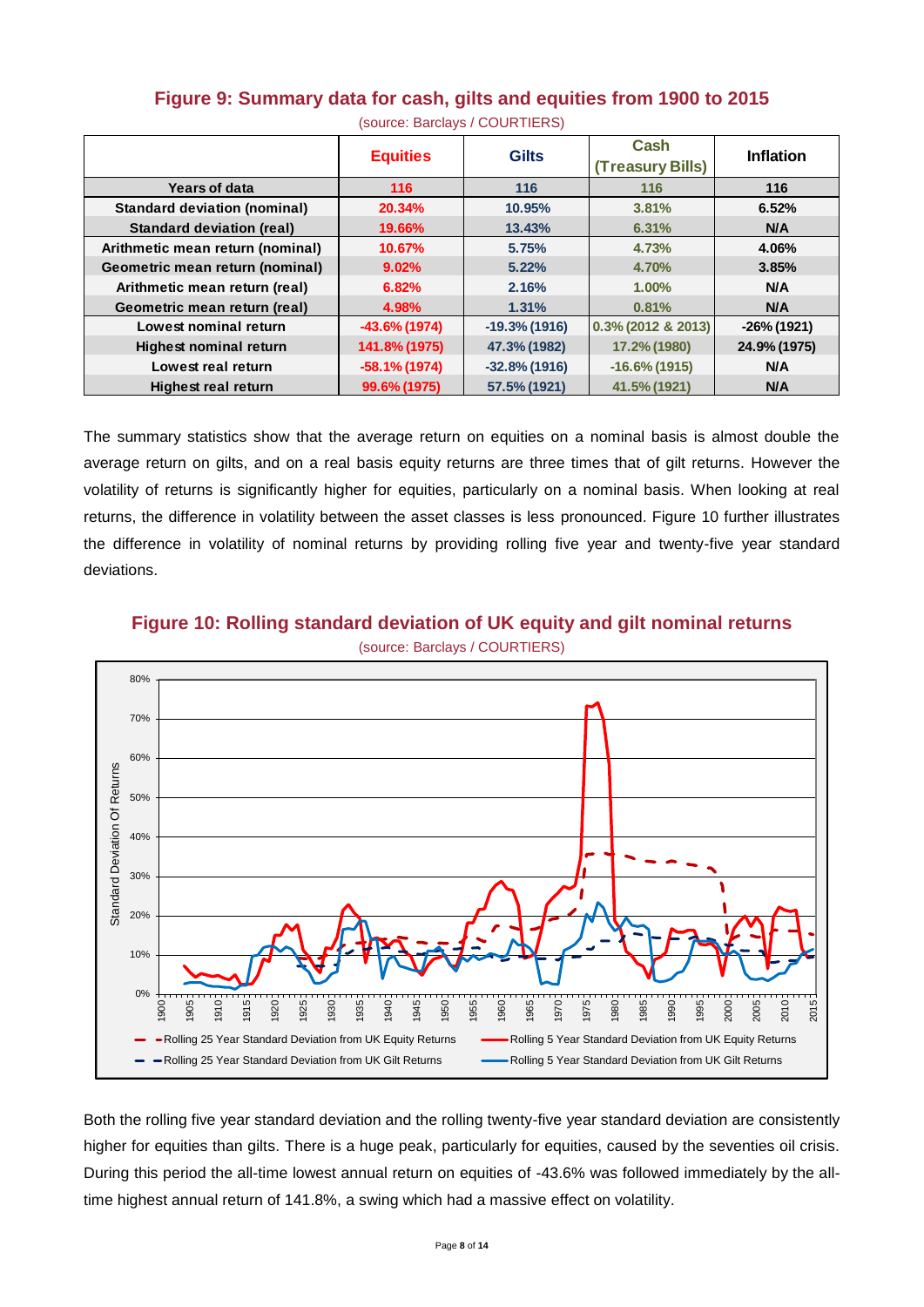The chart above focuses on the standard deviation of annual nominal returns. However if we switch our focus to real returns and extend our analysis to multi-year annualised returns then we are able to observe an interesting result. Figure 11 shows the volatility of annualised real returns over several time horizons, starting from simple rolling one-year periods and increasing to rolling thirty-year periods.



**Figure 11: Risk and annualised real returns over various periods**

For one-year returns, the volatility of real equity returns is significantly higher than the volatility of real gilt returns. However as the time horizon increases, this difference starts to decline, and when the time horizon reaches eleven years, the volatility of real gilt returns begins to exceed the volatility of real equity returns. This suggests that when investing over a long time horizon, it is less risky to invest in equities than it is to invest in gilts. This result only holds for real returns and not nominal returns.

#### **The Equity Gilt portfolio and risk-adjusted returns**

Rather than investing in 100% equities or 100% gilts, it is more common to invest in a mixture of the two, since modern portfolio theory (MPT) states that diversification between asset classes will increase riskadjusted returns. As part of our analysis we have designed the 'equity gilt portfolio' which consists of a 50% allocation to equities and a 50% allocation to gilts. Figure 12 shows how £100 invested in the equity gilt portfolio would have changed over time.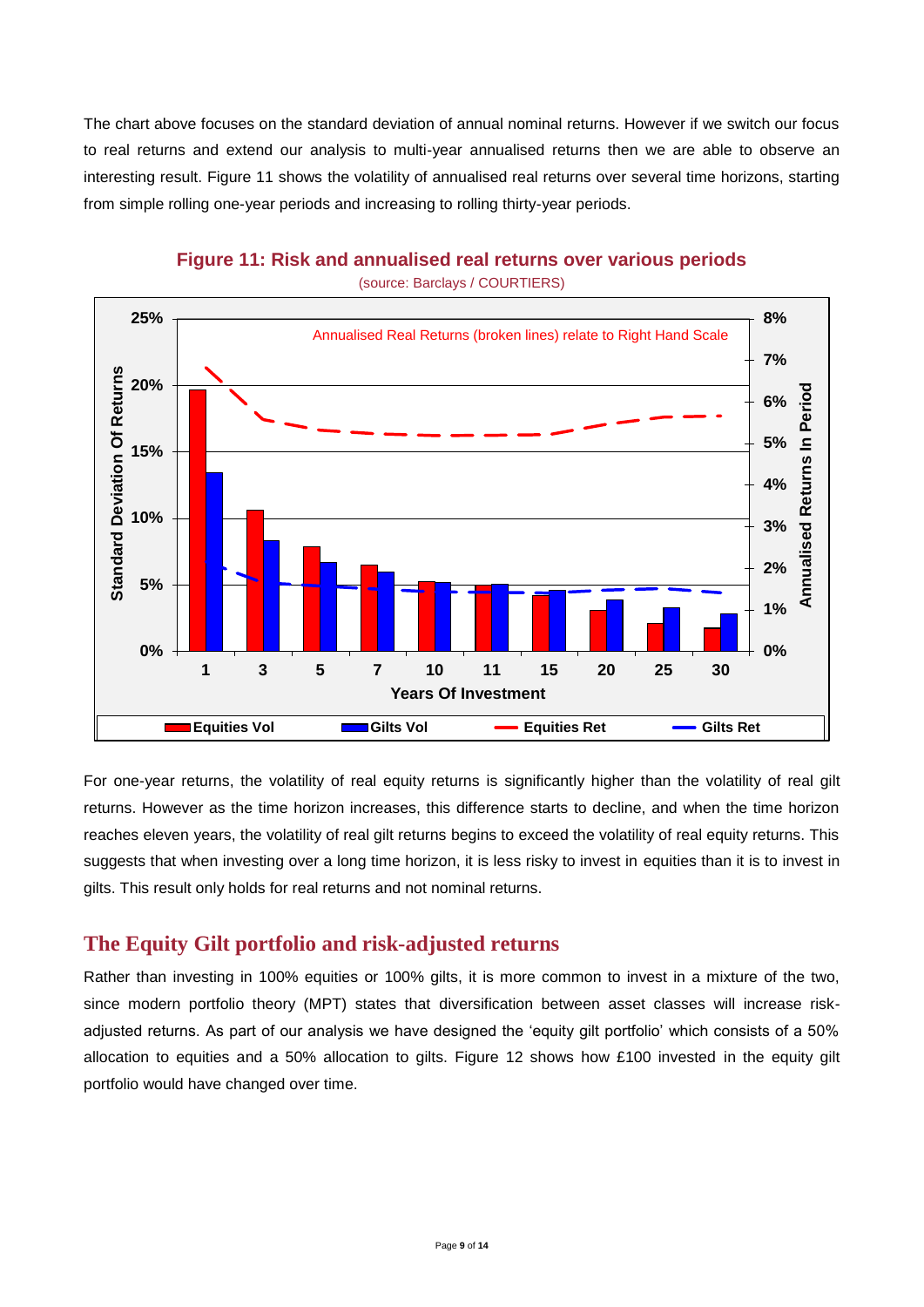

# Figure 12: Nominal returns on £100 for equities, gilts and the equity gilt portfolio (source: Barclays / COURTIERS) **equity gilt portfolio**

As expected, the returns on the equity gilt portfolio fall consistently in between the returns on equities and the returns on gilts. £100 invested in the portfolio in 1900 would now be worth £406,751 on a nominal basis and £5,924 on a real basis, resulting in annualised returns of 7.42% and 3.48% respectively.

In order to examine risk-adjusted returns, we need to turn to the Sharpe ratio. The Sharpe ratio of an investment shows how many additional units of return can be obtained for one additional unit of risk. The expression for calculating the ratio is as follows:

$$
\frac{R_p - RFR}{\sigma_p}
$$

where

 $R_n$  = actual return from portfolio in period  $RFR$  = risk free return (e.g. the return on cash over the same period)  $\sigma_n$  = standard deviation of the portfolio returns for the period

Figure 13 shows the Sharpe ratios for equities, gilts and the 'Equity Gilt Portfolio', which consists of a 50% weighting in equities and a 50% weighting in gilts. They are based on real returns over a number of different time periods.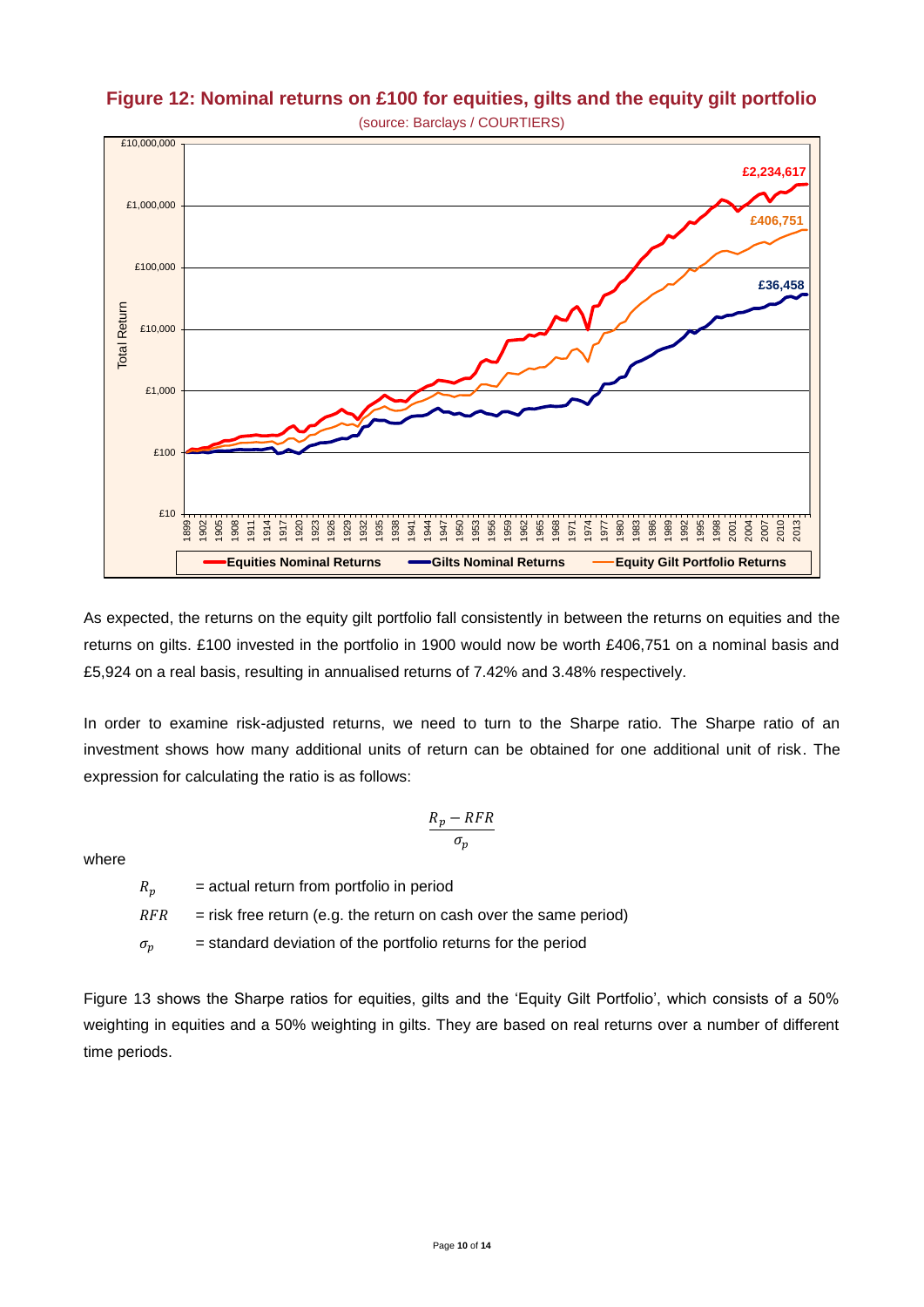

# **Figure 13: Sharpe ratios over various periods (using real returns)**

Equities possess by far the greater Sharpe ratios at all time periods, and these Sharpe ratios rise as the time horizon increases. This is because, as Figure 11 showed, the volatility of returns goes down as the time horizon increases which means the denominator in the Sharpe calculation is getting smaller.

The Sharpe ratio for gilts is low for all time periods, but this is unsurprising given that the real return on gilts is usually very close to the pure risk-free rate, which means the numerator is close to zero.

# **Summary of real return analysis**

Figure 14 provides a summary of the return, standard deviation and Sharpe ratio results for equities, gilts and the equity gilt portfolio.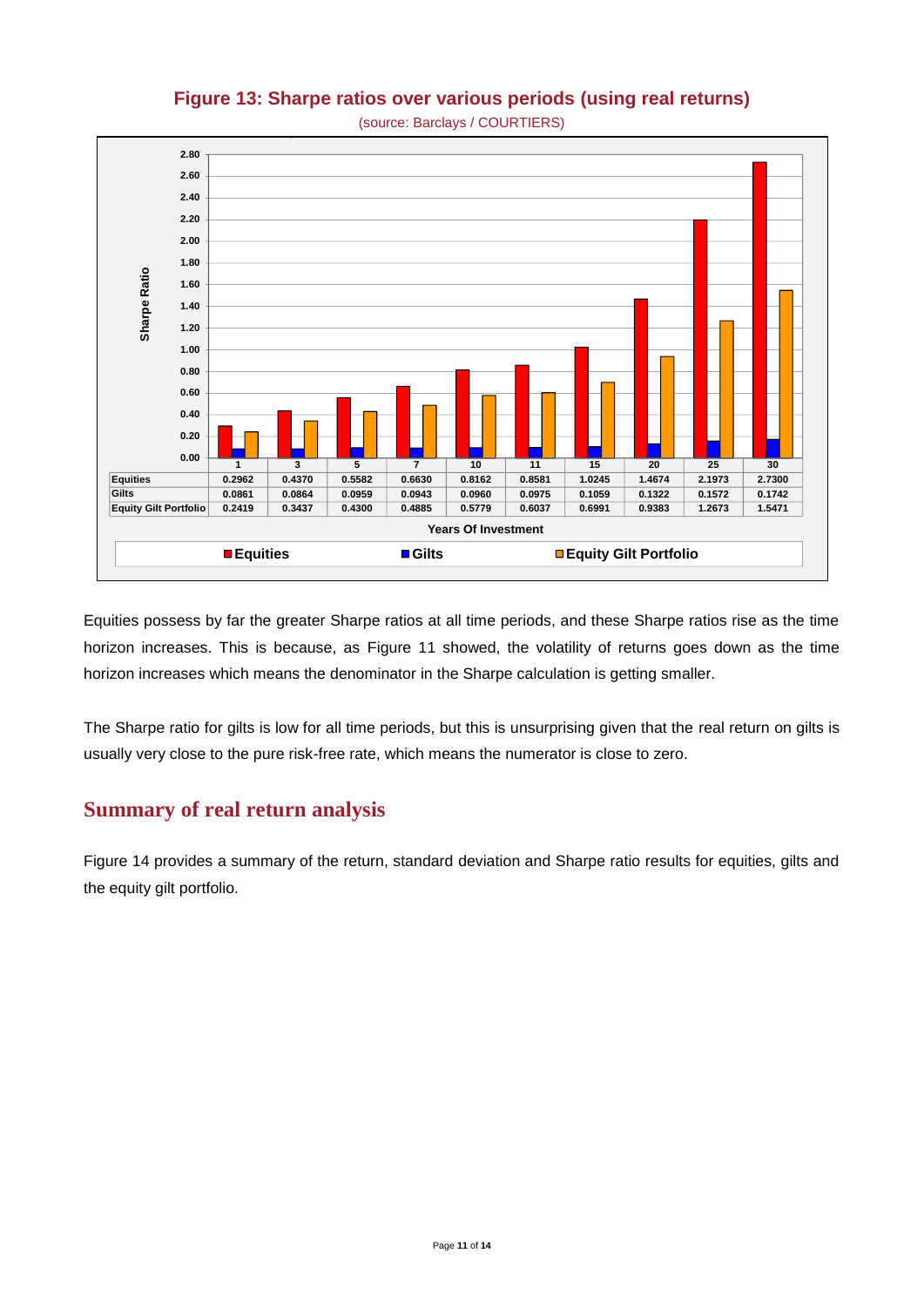|                                                      |                  |                                                                           | (source: Barclays / COURTIERS) |       |                              |  |  |  |
|------------------------------------------------------|------------------|---------------------------------------------------------------------------|--------------------------------|-------|------------------------------|--|--|--|
| <b>Annualised Real Returns</b>                       |                  |                                                                           |                                |       |                              |  |  |  |
| <b>Period In Years</b>                               | <b>Inflation</b> | <b>Equities</b>                                                           | <b>Gilts</b>                   | Cash  | <b>Equity Gilt Portfolio</b> |  |  |  |
| 1                                                    | 4.06%            | 6.82%                                                                     | 2.16%                          | 1.00% | 4.49%                        |  |  |  |
| 3                                                    | 4.02%            | 5.57%                                                                     | 1.65%                          | 0.93% | 3.86%                        |  |  |  |
| 5                                                    | 4.03%            | 5.32%                                                                     | 1.57%                          | 0.93% | 3.73%                        |  |  |  |
| 7                                                    | 4.04%            | 5.23%                                                                     | 1.50%                          | 0.93% | 3.67%                        |  |  |  |
| 10                                                   | 4.09%            | 5.19%                                                                     | 1.43%                          | 0.93% | 3.62%                        |  |  |  |
| 11                                                   | 4.10%            | 5.20%                                                                     | 1.42%                          | 0.93% | 3.62%                        |  |  |  |
| 15                                                   | 4.16%            | 5.21%                                                                     | 1.40%                          | 0.92% | 3.63%                        |  |  |  |
| 20                                                   | 4.16%            | 5.46%                                                                     | 1.47%                          | 0.96% | 3.79%                        |  |  |  |
| 25                                                   | 4.17%            | 5.63%                                                                     | 1.51%                          | 1.00% | 3.90%                        |  |  |  |
| 30                                                   | 4.23%            | 5.66%                                                                     | 1.41%                          | 0.92% | 3.88%                        |  |  |  |
| <b>Standard Deviation of Annualised Real Returns</b> |                  |                                                                           |                                |       |                              |  |  |  |
| <b>Period In Years</b>                               | <b>Inflation</b> | <b>Equities</b>                                                           | <b>Gilts</b>                   | Cash  | <b>Equity Gilt Portfolio</b> |  |  |  |
| 1                                                    | 6.52%            | 19.66%                                                                    | 13.43%                         | 6.31% | 14.44%                       |  |  |  |
| 3                                                    | 5.25%            | 10.62%                                                                    | 8.30%                          | 4.71% | 8.51%                        |  |  |  |
| 5                                                    | 4.69%            | 7.86%                                                                     | 6.68%                          | 4.13% | 6.51%                        |  |  |  |
| $\overline{7}$                                       | 4.25%            | 6.48%                                                                     | 5.96%                          | 3.68% | 5.60%                        |  |  |  |
| 10                                                   | 3.79%            | 5.22%                                                                     | 5.18%                          | 3.19% | 4.66%                        |  |  |  |
| 11                                                   | 3.68%            | 4.97%                                                                     | 5.02%                          | 3.06% | 4.46%                        |  |  |  |
| 15                                                   | 3.29%            | 4.19%                                                                     | 4.56%                          | 2.56% | 3.87%                        |  |  |  |
| 20                                                   | 2.94%            | 3.06%                                                                     | 3.85%                          | 2.00% | 3.01%                        |  |  |  |
| 25                                                   | 2.71%            | 2.11%                                                                     | 3.27%                          | 1.62% | 2.29%                        |  |  |  |
| 30                                                   | 2.55%            | 1.74%                                                                     | 2.80%                          | 1.39% | 1.91%                        |  |  |  |
|                                                      |                  | Sharpe Ratios for Annualised Real Returns (Assumes Risk-free Rate = Cash) |                                |       |                              |  |  |  |
| <b>Period In Years</b>                               |                  | <b>Equities</b>                                                           | Gilts                          |       | <b>Equity Gilt Portfolio</b> |  |  |  |
| 1                                                    |                  | 0.30                                                                      | 0.09                           |       | 0.24                         |  |  |  |
| 3                                                    |                  | 0.44                                                                      | 0.09                           |       | 0.34                         |  |  |  |
| 5                                                    |                  | 0.56                                                                      | 0.10                           |       | 0.43                         |  |  |  |
| $\overline{7}$                                       |                  | 0.66                                                                      | 0.09                           |       | 0.49                         |  |  |  |
| 10                                                   |                  | 0.82                                                                      | 0.10                           |       | 0.58                         |  |  |  |
| 11                                                   |                  | 0.86                                                                      | 0.10                           |       | 0.60                         |  |  |  |
| 15                                                   |                  | 1.02                                                                      | 0.11                           |       | 0.70                         |  |  |  |
| 20                                                   |                  | 1.47                                                                      | 0.13                           |       | 0.94                         |  |  |  |
| 25                                                   |                  | 2.20                                                                      | 0.16                           |       | $1.27$                       |  |  |  |
| 30                                                   |                  | 2.73                                                                      | 0.17                           |       | 1.55                         |  |  |  |

#### **Figure 14: Summary of real returns, volatility and Sharpe ratios over various time horizons**

In some cases, particularly in the medium-term, the volatility of the equity gilt portfolio is lower than both that of equities and that of gilts. This is illustrated further in the following chart.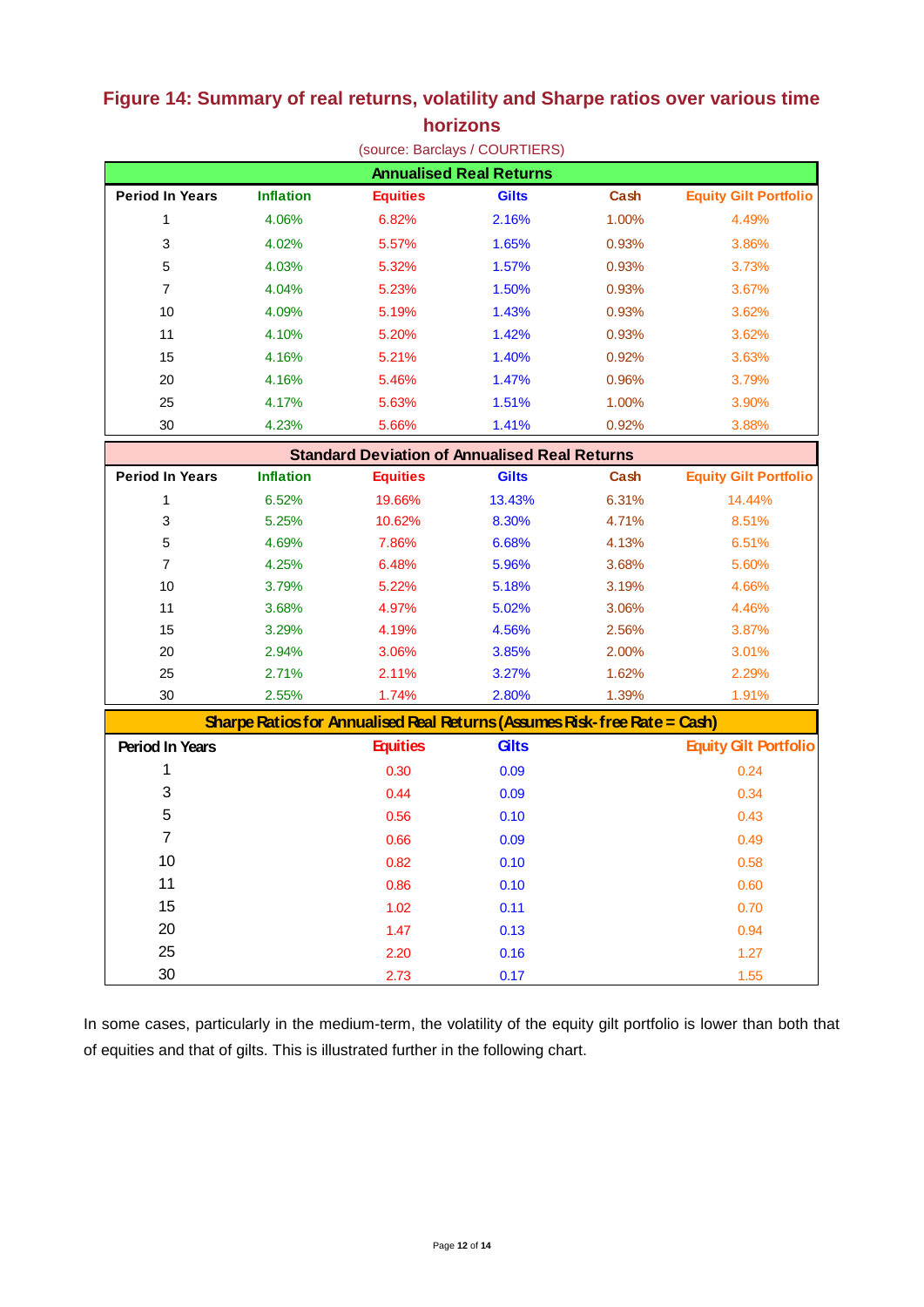

**Figure 15: Volatility of equities, gilts and the equity gilt portfolio (using real returns)**

The reason this happens is because when a portfolio contains two or more assets with less than perfect correlation, the overall risk of the portfolio is reduced. To see this, consider the following formula, which calculates the standard deviation of a two-asset portfolio:

$$
\sigma_p = \sqrt{w_1^2 \sigma_1^2 + w_2^2 \sigma_2^2 + 2w_1 w_2 \rho \sigma_1 \sigma_2}
$$

Where:  $\sigma_n$  = standard deviation of portfolio returns

 $\sigma_1$  = standard deviation of asset 1 returns

 $\sigma_2$  = standard deviation of asset 2 returns

 $w_1$  = weight of asset 1 in portfolio

 $w_2$  = weight of asset 2 in portfolio

 $\rho$  = correlation coefficient between the two assets

If we assume a fixed 50/50 weighting, then the risk is minimized when the correlation between the two assets is perfectly negative, as the correlation coefficient,  $\rho$ , is -1 in the formula above. The risk is maximised if the correlation between the two assets is perfectly positive, and  $\rho$  is 1. The correlation between the real returns of equities and gilts over the last 116 years is 0.505, which is less than 1 and therefore a diversification benefit exists.

### **James Timpson BSc (Hons), IMC** Trainee Analyst